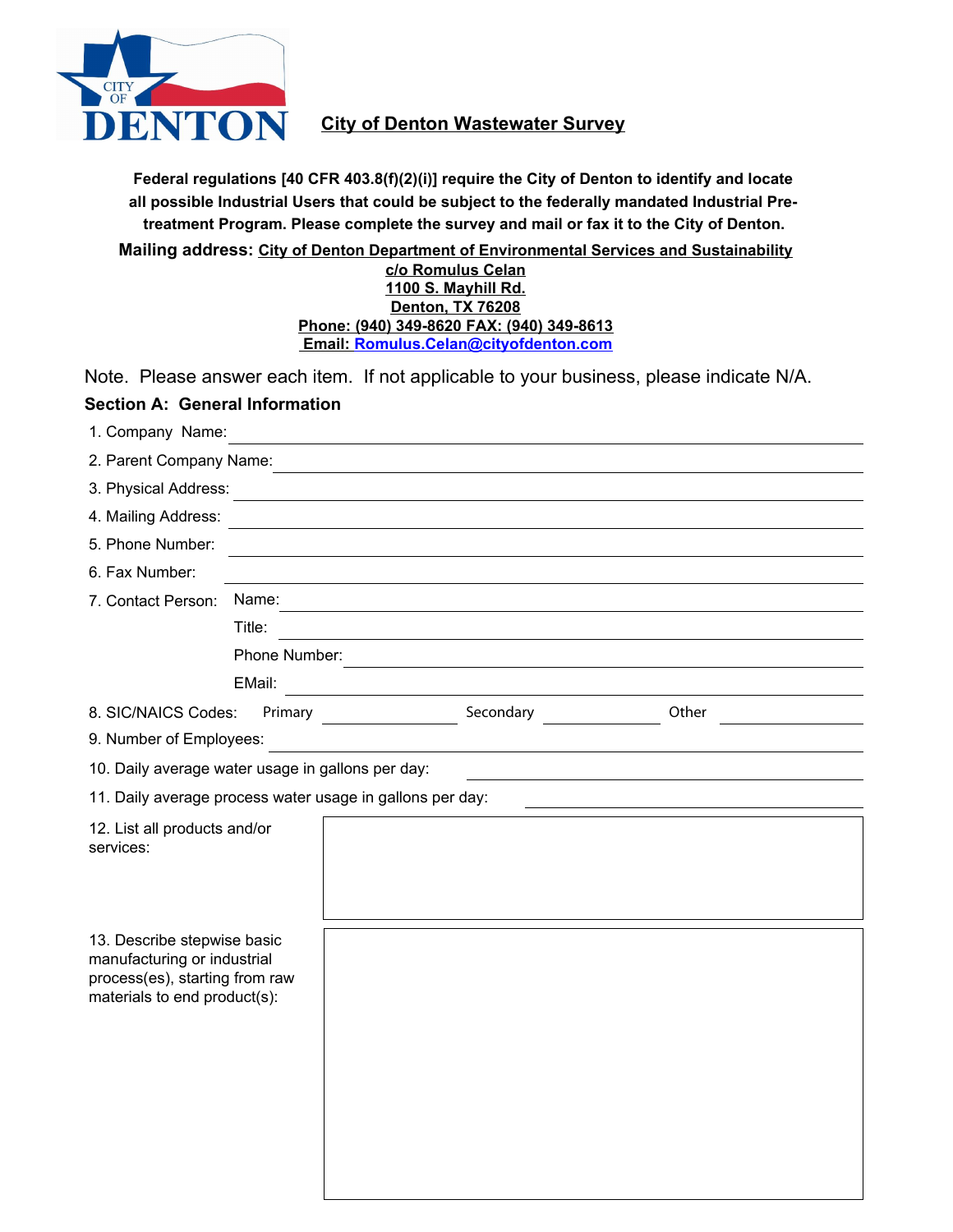### **Section B: Wastewater Discharge Information**

1. Does (or will) this facility discharge any wastewater, other than domestic wastewater from the rest rooms, to the City sewer?  $\bigcirc$  Yes  $\bigcirc$  No

a. If yes, indicate the type(s) of wastes that your facility discharges (or will discharge) to the sanitary sewer.

| ◯ Cooling Water             | ◯Acids or Bases            | ◯Laundry Wastes            |
|-----------------------------|----------------------------|----------------------------|
| $\bigcirc$ Chemicals        | ◯Polychlorinated Biphenyls | ◯Food Processing Wastes    |
| $\bigcap$ Pesticides        | ∩Boiler Blowdown           | ◯Medical Wastes            |
| ◯Equipment/Vehicle Cleaning | COils and/or Greases       | ◯Radioactive Wastes        |
| ◯Rinse Water                | ◯Solvents                  | ◯Painting/Stripping Wastes |
| ◯Photo Finishing Wastes     |                            |                            |
| Other:                      |                            |                            |

2. Are there any on site wastewater treatment/pretreatment facilities, including traps/interceptors?

| $\bigcirc$ Yes              | No<br>◠ |  |
|-----------------------------|---------|--|
| If yes, please<br>describe: |         |  |
|                             |         |  |
|                             |         |  |
|                             |         |  |

#### **Section C: Pollution Prevention Information**

1. Are there any bulk chemicals kept on site, including all quantities of 55 gallons or more?

| Yes<br>∩<br>2. Are there any storage tanks on site?            |                                                                                | No<br>∩       |                     |  |
|----------------------------------------------------------------|--------------------------------------------------------------------------------|---------------|---------------------|--|
| $\bigcap$<br>Yes                                               |                                                                                | No<br>◯       |                     |  |
|                                                                | a. If yes, ○ Above Ground<br>3. TCEQ Hazardous Waste Generator Classification: |               | <b>Below Ground</b> |  |
| $\bigcap$ CESQG                                                | $\bigcirc$ SQG                                                                 | $\bigcap$ LQG | $\bigcap N/A$       |  |
| 4. List disposal<br>practices for all<br>industrial<br>wastes: |                                                                                |               |                     |  |